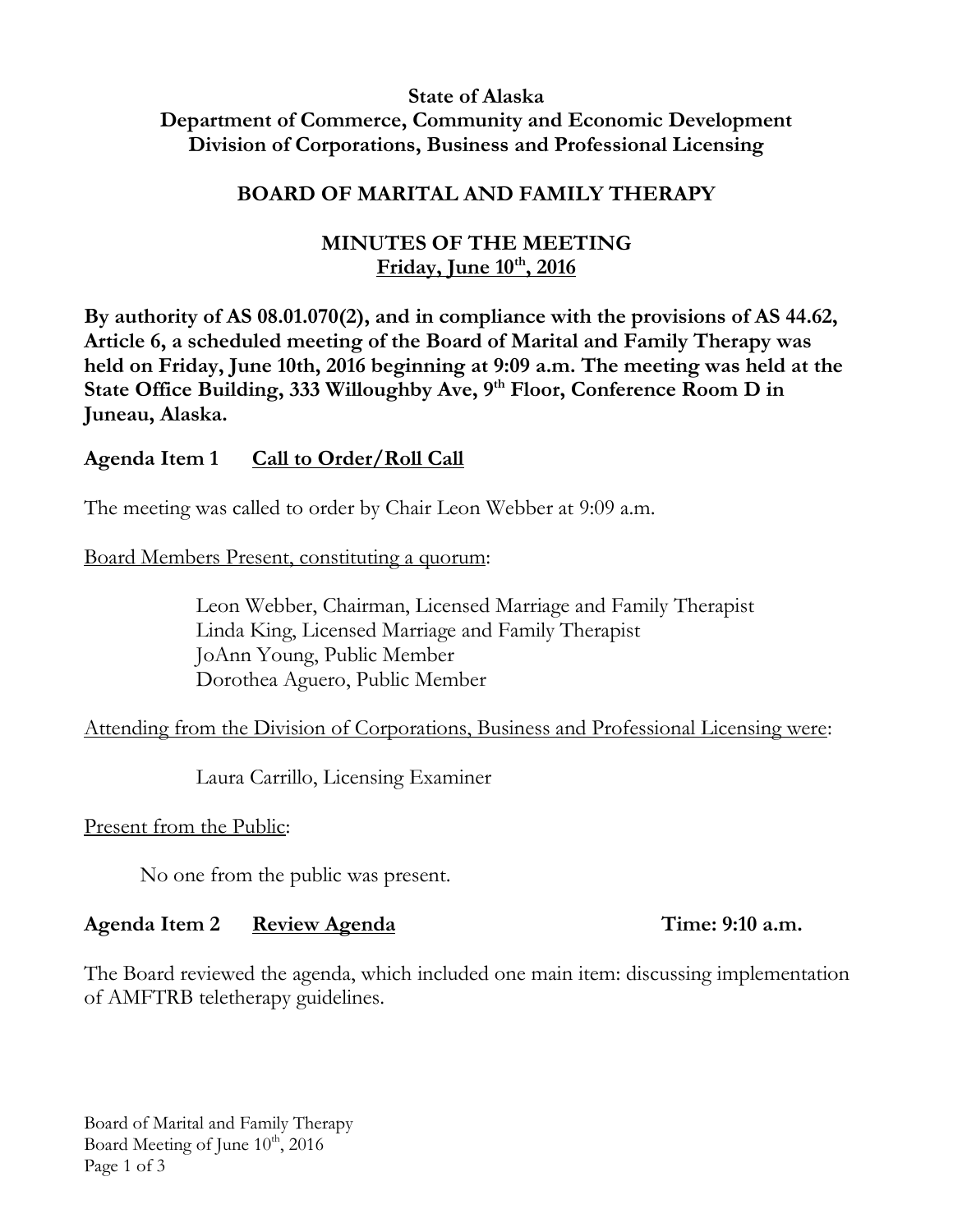## **On a motion duly made by Linda King, seconded by Dorothea Aguero, and approved unanimously, it was**

# **RESOLVED to accept the agenda as written.**

## **Agenda Item 3 Ethics Report Time: 9:10 a.m.**

There were no ethics disclosures to report.

# **Agenda Item 4 Implementation of Teletherapy Guideline Time: 9:11 a.m.**

*Linda King left the room at 9:28 a.m., however, a quorum was still present for the purpose of voting.*

Hearing nothing further on ethics, Chair, Mr. Webber moved to discussion on the implementation of the AMFTRB teletherapy guidelines. At its last meeting on April  $22<sup>nd</sup>$ , 2016, the Board resolved to approve the guidelines following the passing of SB74, however, the way in which they were to be implemented was not straight forward. The purpose of this teleconference was to clarify for the record how said guidelines would be implemented.

The Board was presented with several options, including to write new or amend existing regulations for the adopted teletherapy guidelines, or to incorporate them by reference following the model of the Alaska Pharmacy Board. The Board reviewed the Pharmacy statutes and regulations provided in the Board packet, as this method of incorporation appeared to be the most efficient option; the Board had previously tasked Ms. Carrillo to look into the most efficient route of implementation. Ms. Carrillo directed the Board to a Pharmacy-specific example, commenting that they (the Pharmacy Board) had incorporated several rules by creating succinct, supportive regulations while citing its statutory authority. Ms. Carrillo commented that the Board would similarly need to provide a regulation that would confer enforceability to a licensee's requirement to adhere to the teletherapy guidelines. Ms. Carrillo also reiterated hers and Division Operations Manager, Sara Chambers' advisement that the guidelines would need to be specific to Alaska, to which Mr. Webber stated that the guidelines were designed to be adopted by other jurisdictions. Following some deliberation, Mr. Webber proposed tabling the discussion for another teleconference, as it was suggested to do more research. Ms. Aguero expressed receptivity in resolving the issue at this current teleconference opportunity and reiterated the suggestion that the Board set out language similar to the Board of Pharmacy, which would involve establishing a regulation supporting the guidelines, with the guidelines including verbiage

Board of Marital and Family Therapy Board Meeting of June 10<sup>th</sup>, 2016 Page 2 of 3